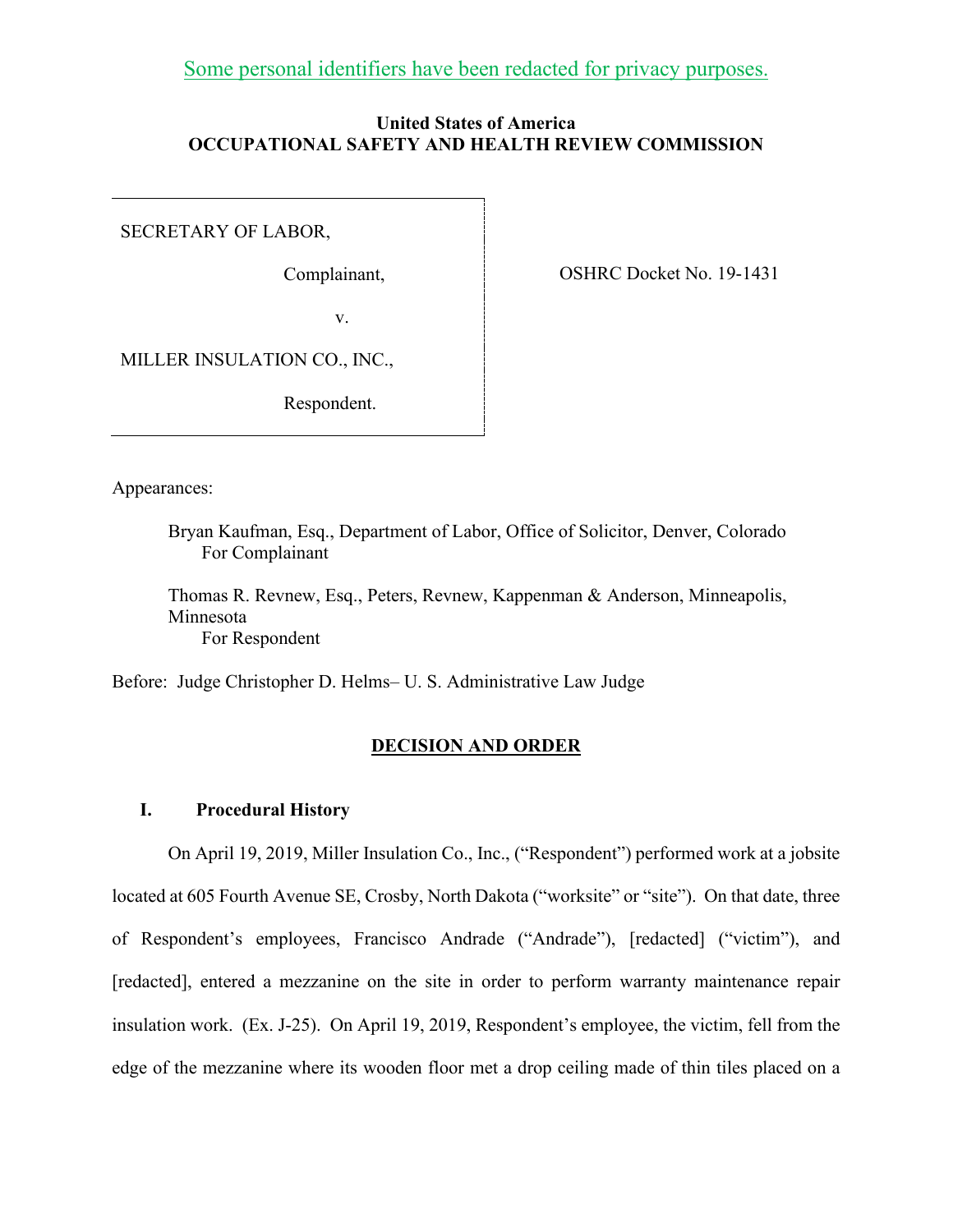thin metal grid. (Ex. J-17, J-25, J-26). The victim fell onto his head and neck area and later passed away at a hospital. (Ex. J-16, J-18, J-25). In response to the employee's worksite injury, the Occupational Safety and Health Administration ("OSHA") began an inspection of the Divide County High School site on April 23, 2019. As a result of OSHA's inspection, the Secretary of Labor ("Secretary") issued a one-item serious citation to Respondent. The citation, as amended,  $\frac{1}{1}$ alleged a serious violation of the general industry standard 29 C.F.R. § 1910.28(b)(1)(i), or in the alternative, the construction standard  $1926.501(b)(1)$ .<sup>2</sup> The citation proposed a penalty of \$13,260.

Miller Insulation filed a timely notice of contest bringing the matter before the Occupational Safety and Health Review Commission (the "Commission").<sup>3</sup> The matter was designated for Simplified Proceedings by the Chief Administrative Law Judge and assigned to this Court on September 23, 2019. On or about October 2, 2019, the parties jointly moved to discontinue simplified proceedings in favor of conventional proceedings, which was granted on October 3, 2019. A trial was held on May 25-27, 2021, and June 2, 2021, via videoconference. The following individuals testified: (1) Glen Alexander, a superintendent for Respondent; (2)

<sup>&</sup>lt;sup>1</sup> On July 29, 2020, the Secretary's Unopposed Motion to Amend the Citation and Complaint was granted. The amendment set forth the citation item be amended to allege a violation of the construction standard of 29 C.F.R.  $\S$  1926.501(b)(1) in the alternative.

<sup>&</sup>lt;sup>2</sup> The Secretary originally cited Respondent for a violation of general industry standard 29 C.F.R.  $\S$ 1910.28(b)(1)(i) of the Occupational Safety and Health Act of 1970, (the "Act"), 29 U.S.C. §§ 651-678. Prior to the hearing, Respondent filed a Motion for Summary Judgment contending that the Complaint should be dismissed. Among other arguments, Respondent argued that no material disputed facts existed as to whether the violations as alleged resulted from unpreventable employee misconduct by its supervisor at the time.

Following review and consideration of Respondent's Summary Judgment Motion, the undersigned denied the motion finding material facts existed which prevented summary judgment from being entered against the Secretary.

<sup>&</sup>lt;sup>3</sup> The Commission is an independent adjudicatory agency and is not part of the Department of Labor or OSHA. 29 U.S.C. § 661. It was established to resolve disputes arising out of enforcement actions brought by the Secretary of Labor under the OSH Act and has no regulatory functions. 29 U.S.C. § 659(c).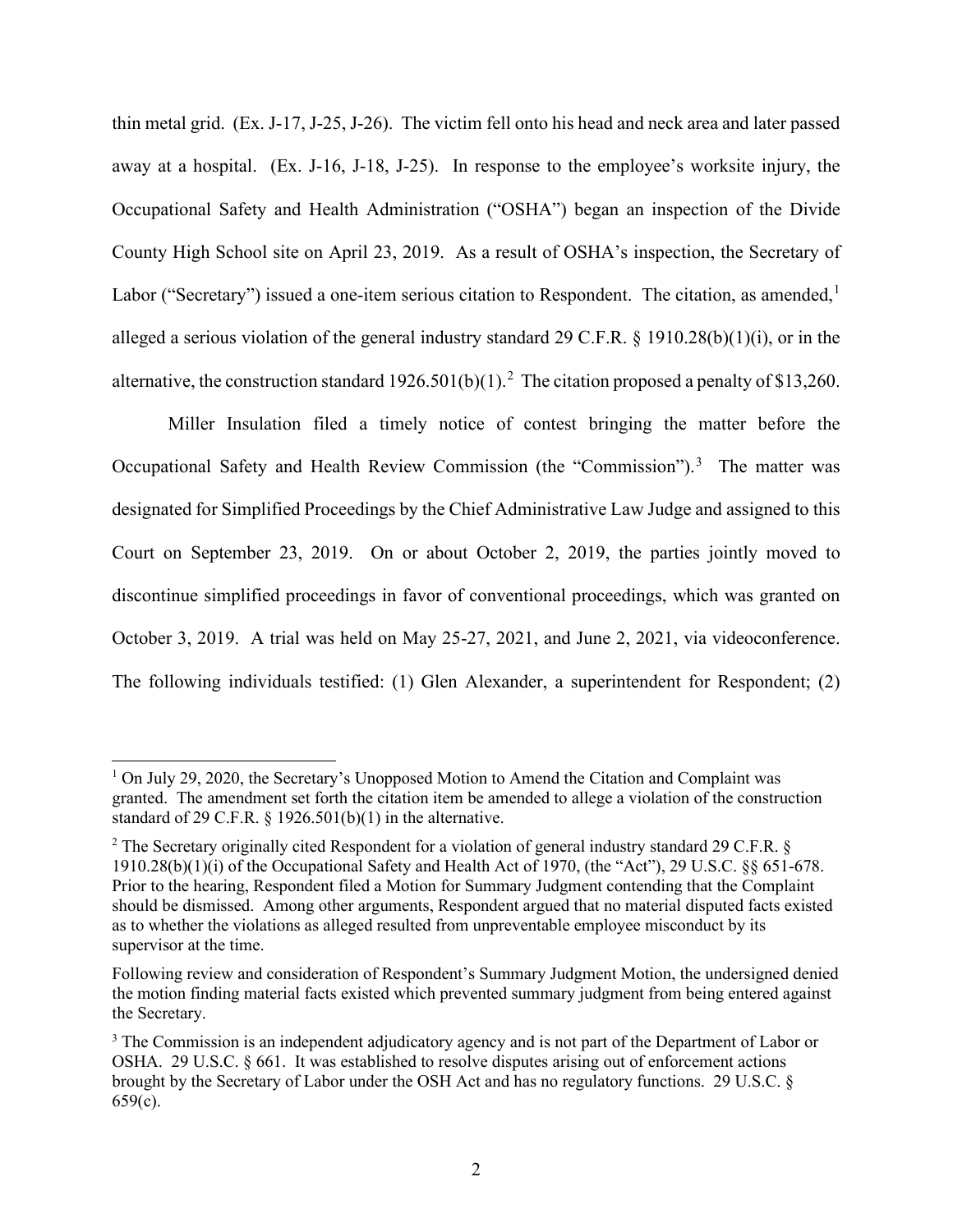Francisco Andrade, a former employee for Respondent; (3) Jerome Ralph, a safety coordinator for Respondent; (4) Ernest Barnhard, a safety manager for Respondent; and (5) Compliance Safety and Health Officer ("CSHO") Kari Thorsteinson. Both parties submitted timely post-trial briefs. Pursuant to Commission Rule 90, after hearing and carefully considering all the evidence and the arguments of counsel, the Court issues this Decision and Order as its findings of fact and conclusions of law.

For the reasons discussed, citation 1, item 1, as originally issued and as amended in the alternative, is VACATED.

### **II. Stipulations & Jurisdiction**

The parties stipulated to various facts, including several jurisdictional details.<sup>4</sup> (Joint Stipulation Statement). Based on the Joint Stipulations, the Court finds the Commission has jurisdiction over this action pursuant to Section 10(c) of the Act, 29 U.S.C.  $\S$  659(c). Further, the Court obtained jurisdiction over this matter under section 10(c) of the Act upon Respondent's timely filing of a notice of contest. 29 U.S.C. § 659(c). The Court also finds Respondent was an employer engaged in a business and industry affecting interstate commerce within the meaning of sections 3(3) and 3(5) of the Act, 29 U.S.C. §§ 652(3), (5).

<sup>&</sup>lt;sup>4</sup> The Joint Stipulations were received and admitted as a Joint Stipulation Statement.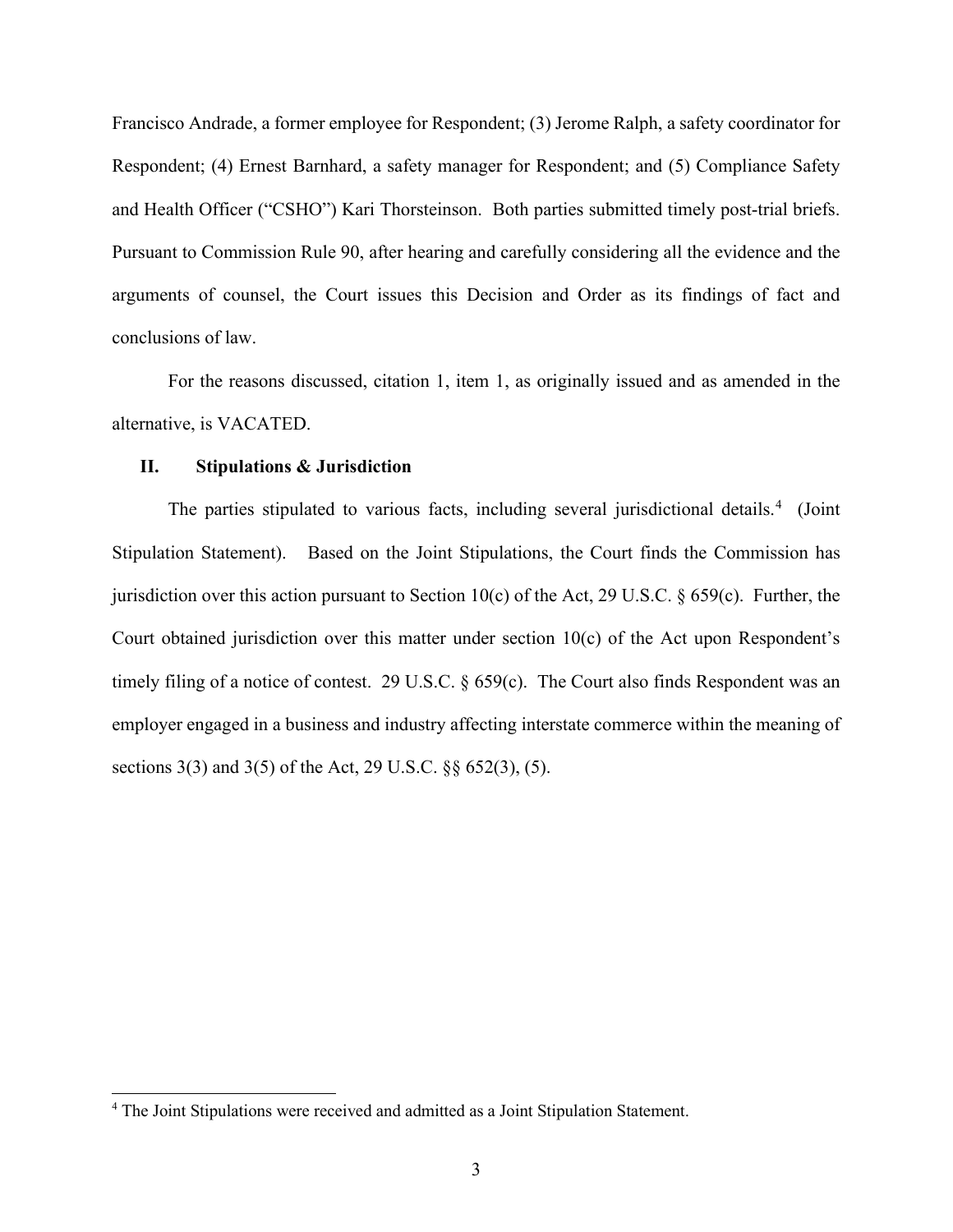### **III. Factual Background5**

## **A. The Company**

Respondent provides insulation services to the industrial, commercial, oilfield, and residential markets. (Ex. J-14). It is an employee-owned construction company headquartered in Bismarck, North Dakota, with approximately 600 employees. (Tr. 818). In 2019, Respondent was engaged in insulation maintenance repair work at a worksite located in Crosby, North Dakota. (Tr. 48, 89, 599).

Respondent's worksite management consisted of foreman Francisco Andrade. (Tr. 94, 111, 171, 256; Ex. J-1). On March 14, 2019, Respondent's superintendent, Glen Alexander, conducted a pre-job walk-through of the worksite with Robert Boyer, a superintendent with the general contractor, FCI Constructors ("FCI"). (Tr. 180). Both individuals reviewed FCI's punch list of items to be completed at the worksite in order to determine the scope of work. (Tr. 180- 183; Ex. J-8). The punch list referenced, *inter alia,* work that had previously been performed at the worksite and which areas required repair work. (Tr. 49-50, 52, 180-183; Ex. J-8). Respondent's main role was to repair insulation on piping and valves and replace stained ceiling tiles. (Tr. 186, 243-245; Ex. J-8). Mr. Alexander and Mr. Boyer examined stained ceiling tiles and then climbed a wall ladder to enter a mechanical room on a mezzanine above. (Tr. 55-56, 186-190, 245).

### **B. The Mezzanine**

Upon entry from the ladder, from left to the right, the room was roughly 50-55 feet long, 12 feet wide, and 6-6.5 feet tall. (Tr. 188-191; Ex. J-17). From the entrance, the end of the right side of the room was about 15 feet away, leaving about 35-40 feet to the left side of the room. (Tr.

<sup>&</sup>lt;sup>5</sup> The factual background is based on the credible record evidence, as discussed below, and consideration of the record as a whole. Contrary evidence is not credited.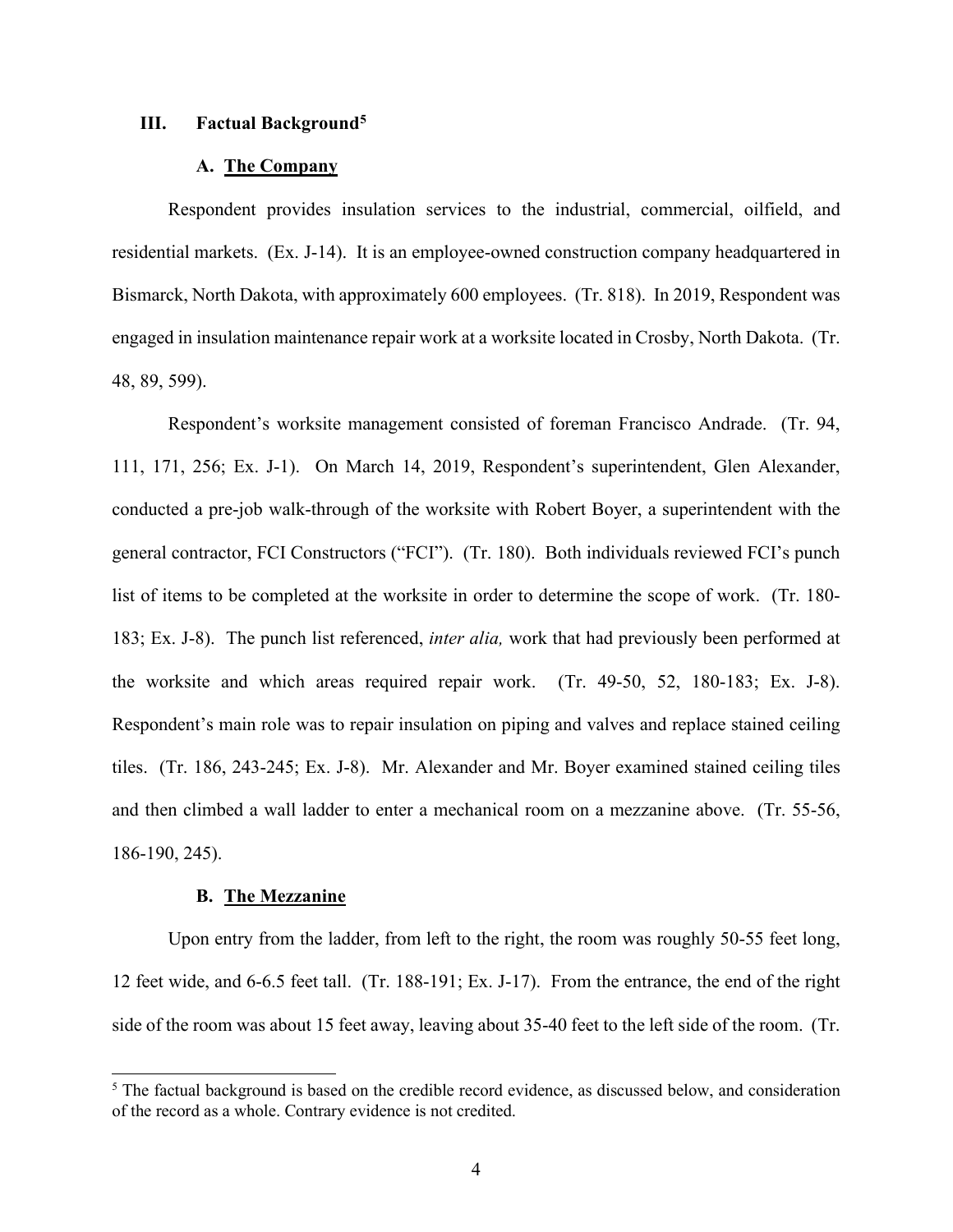190; Ex. C-6). Piping and an air handler immediately to the left of the room's entrance prevented walking directly to the left end and obscured the view from one end to the other. (Tr. 193, 202- 203, 406-407; Exs. C-6, J-9). The wood flooring did not extend all the way to the walls at each end of the mezzanine. (Tr. 87, 220-221; Ex. J-17). Between the end of the wood floor and walls there were thin tiles placed on a metal grid, which served as the drop ceiling for the hallway below. (Tr. 45-49; Ex. J-17). In order to get to this area, an individual would have to walk straight ahead of the entrance, turn left for about 6-8 feet, and climb over the air handlers in the middle back of the room. (Tr. 202, 220-221).

Mr. Alexander spent about five minutes on the mezzanine and did not identify a clear hazard. (Tr. 62-63, 100). While on the mezzanine, Mr. Alexander used his cell phone's flashlight and took pictures of each area where work was to be performed. (Tr. 187-203, Ex. J-9 at 121, 127- 129, 134-135). Given the relatively poor lighting, Mr. Alexander had asked Mr. Boyer to ensure the area was better illuminated before the work commenced. (Tr. 79).

### **C. The Incident**

On April 19, 2019, Mr. Andrade, the victim, and [redacted] were scheduled to perform the insulation repairs at the worksite. (Tr. 94, 111, 171, 256, 273, 286; Ex. J-1). Mr. Alexander had planned on working at the worksite, but due to extenuating circumstances informed Mr. Andrade that he would need to go in his place. (Tr. 203-205). On the morning of April 19, 2019, Mr. Andrade, the victim, [redacted], and Mr. Alexander met to discuss the repairs to be made and load up supplies. (Tr. 205, 212-213). Mr. Alexander explained what work needed to be done at the worksite as he reviewed the item punch list and photographs he had taken with the employees. (Tr. 212-213; Exs. J-8, J-9). Mr. Alexander instructed Mr. Andrade to meet with Mr. Boyer to go over the work to be performed and to look after [redacted] and the victim. (Tr. 207, 215).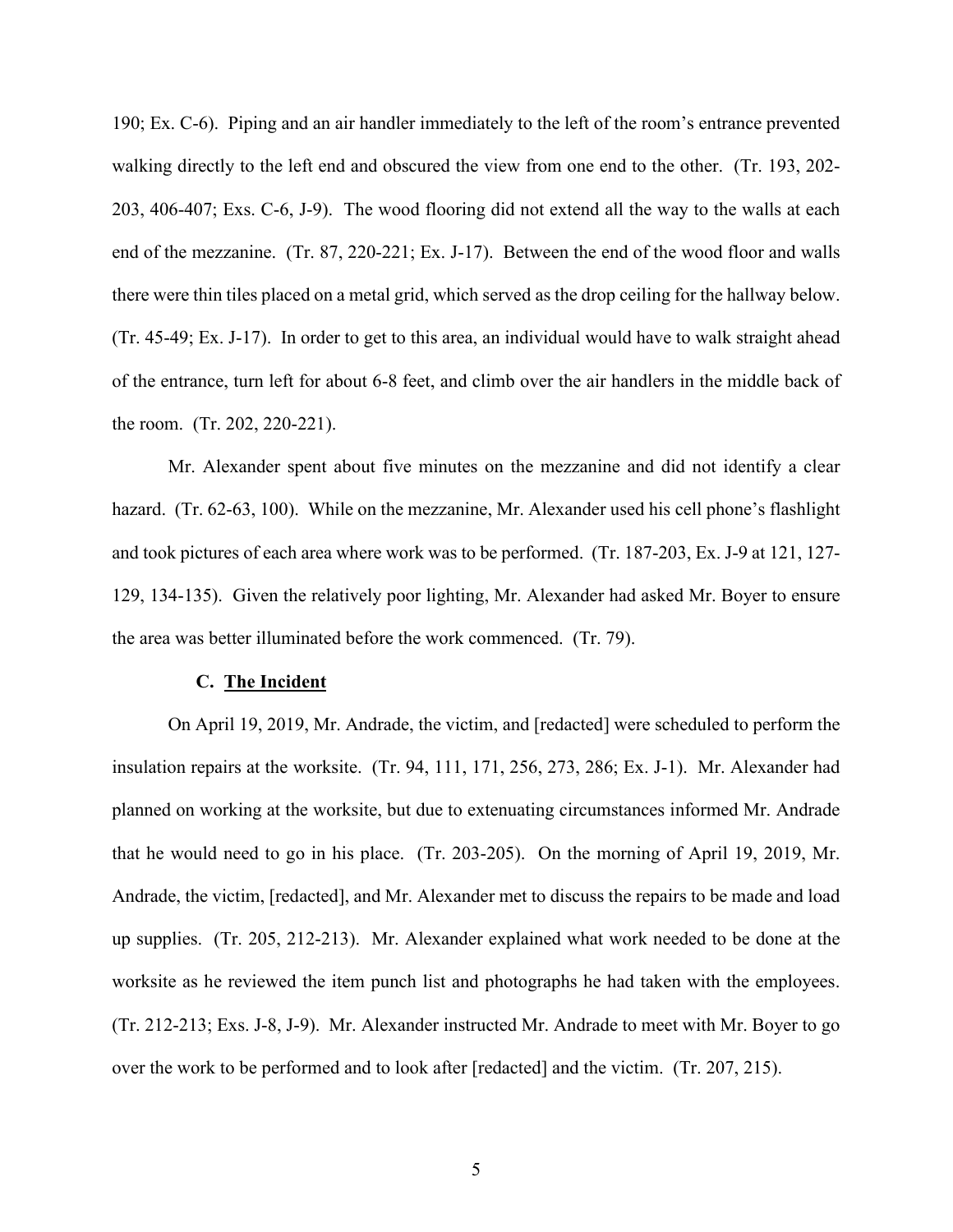While on the way to the worksite, Mr. Alexander received a work emergency call, which required his attention. (Tr. 214-215). Mr. Alexander then got in contact with Mr. Andrade to inform him that he would need to continue to the worksite without him. (Tr. 203-205, 215). When Mr. Andrade arrived at the worksite, Mr. Boyer reviewed the item punch list with him and explained what worked needed to be completed. (Tr. 286-290).

When [redacted] and the victim arrived at the worksite, Mr. Andrade helped them bring work materials up to the mezzanine. (Tr. 293, 309-310). Mr. Andrade directed [redacted] and the victim on the repair work that needed to be completed based on pictures Mr. Alexander had provided. (Tr. 288; Ex. J-9). Mr. Andrade informed them they were only to complete the insulation repair work depicted in the pictures. (Tr. 288). They were not to look for work outside this original scope and were to call a supervisor for permission to conduct additional work outside their original assignment. (Tr. 236-237, 288).

Mr. Andrade testified that he had no difficulty with the lighting in the mezzanine and could see the floor and walls without the use of his hard hat headlamp. (Tr. 314-315, 320-321, 411-413). While working on the right side of the mezzanine, [redacted] yelled from downstairs that the victim had fallen and was injured. (Tr. 330, 391-394). Mr. Andrade immediately ran downstairs to find the victim on the ground with paramedics. (Tr. 330).

After receiving a call from [redacted] and learning of the accident, Mr. Alexander headed to the worksite to investigate the incident. (Tr. 215-216). He completed an accident report and took photographs of the scene. (Tr. 225-226; Exs. J-17, J-18). Mr. Alexander noted there was adequate lighting on the mezzanine, including in the area, where no work was scheduled to be performed and the victim had been working. (Tr. 84, 199-200, 220, 226).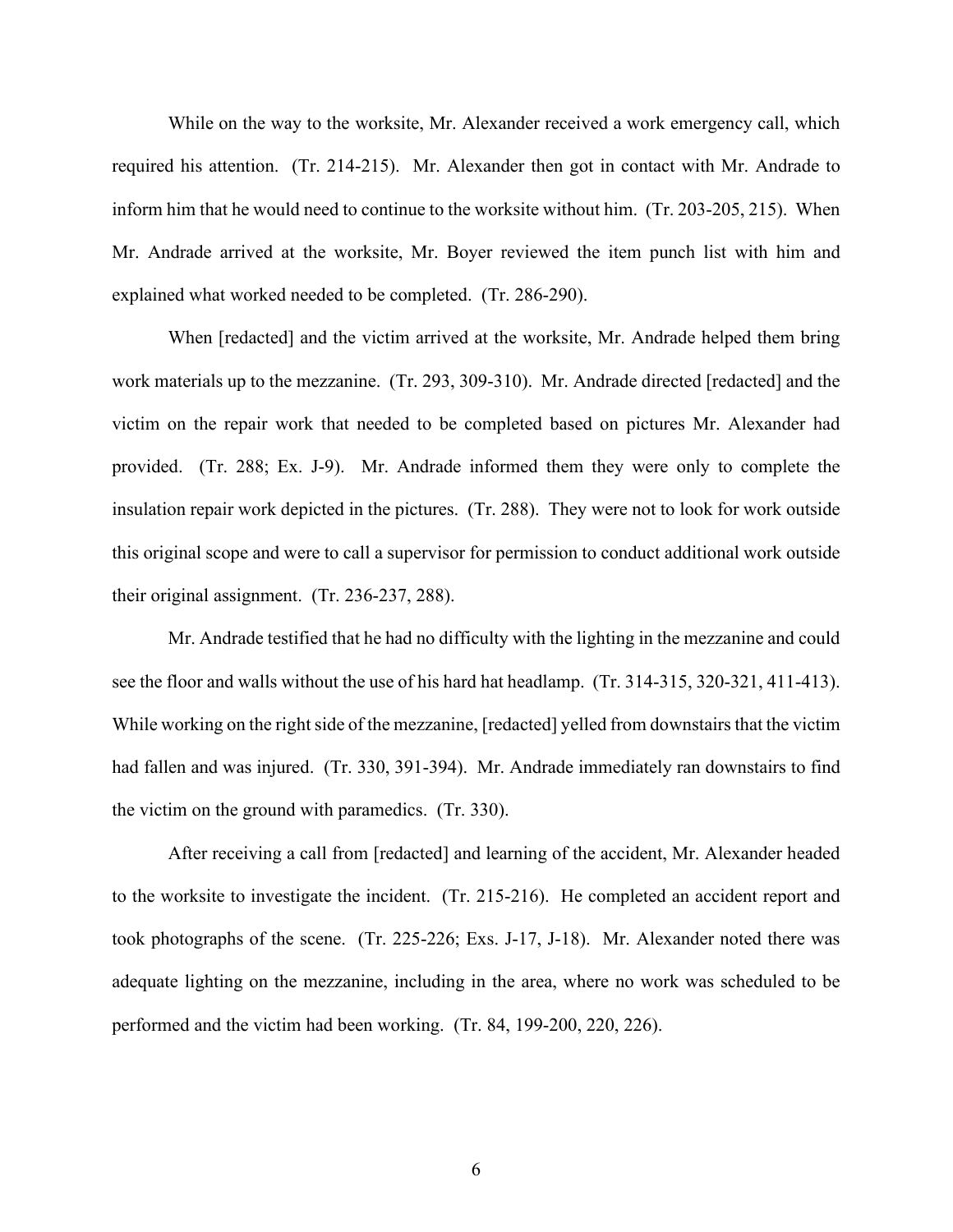After his fall, the victim was air lifted to Trinity Hospital in Minot, North Dakota where he later unfortunately passed away on April 22, 2019. (Ex. J-25). Mr. Barnhard reported the incident to OSHA and completed an accident report of his own. (Tr. 540, 782-783; Ex. J-25).

#### **D. The Incident Inspection**

Following the incident, Mr. Barnhard discovered through his investigation that Mr. Andrade had only partially completed a job hazard assessment ("JHA") before starting work. (Tr. 530, 540, 548; Exs. J-25, J-21). Mr. Andrade testified he failed to complete a JHA before starting work because he "spaced out on it." (Tr. 382-384, 400-401). A week after the incident, on April 26, 2019, Mr. Andrade was disciplined for failing to complete the JHA. (Tr. 408-410). He was suspended without pay for three days, demoted for thirty days, and placed on a six-month probation with any violation occurring during said time resulting in immediate termination. (Tr. 408-410; Ex. R-13). $^{6}$ 

On April 22, 2019, CSHO Thorsteinson received a call from Mr. Barnhard reporting an employee had been hospitalized. (Tr. 620-621). After receiving the call, CSHO Thorsteinson traveled to the worksite and conducted an inspection the following day. (Tr. 622-623). Through the course of her investigation, she spoke with various representatives of Respondent and FCI. (Tr. 623-624). As a result of the CSHO's investigation, she determined the victim was exposed to a fall hazard next to an unprotected edge. (Tr. 640-643). CSHO Thorsteinson found, *inter alia*, that the height of the drop ceiling to the floor was approximately nine feet seven inches, employees were exposed to fall hazards for approximately forty-five minutes, and the probability of falling near an unprotected edge was greater because work was being performed near the unprotected edge. (Tr. 634, 640-644). Through her investigation, CSHO Thorsteinson determined that

<sup>&</sup>lt;sup>6</sup> On July 9, 2019, Mr. Andrade's employment with Respondent was terminated for violating company policy while on his probationary period. (Tr. 410-411, 487-489; Ex. R-14).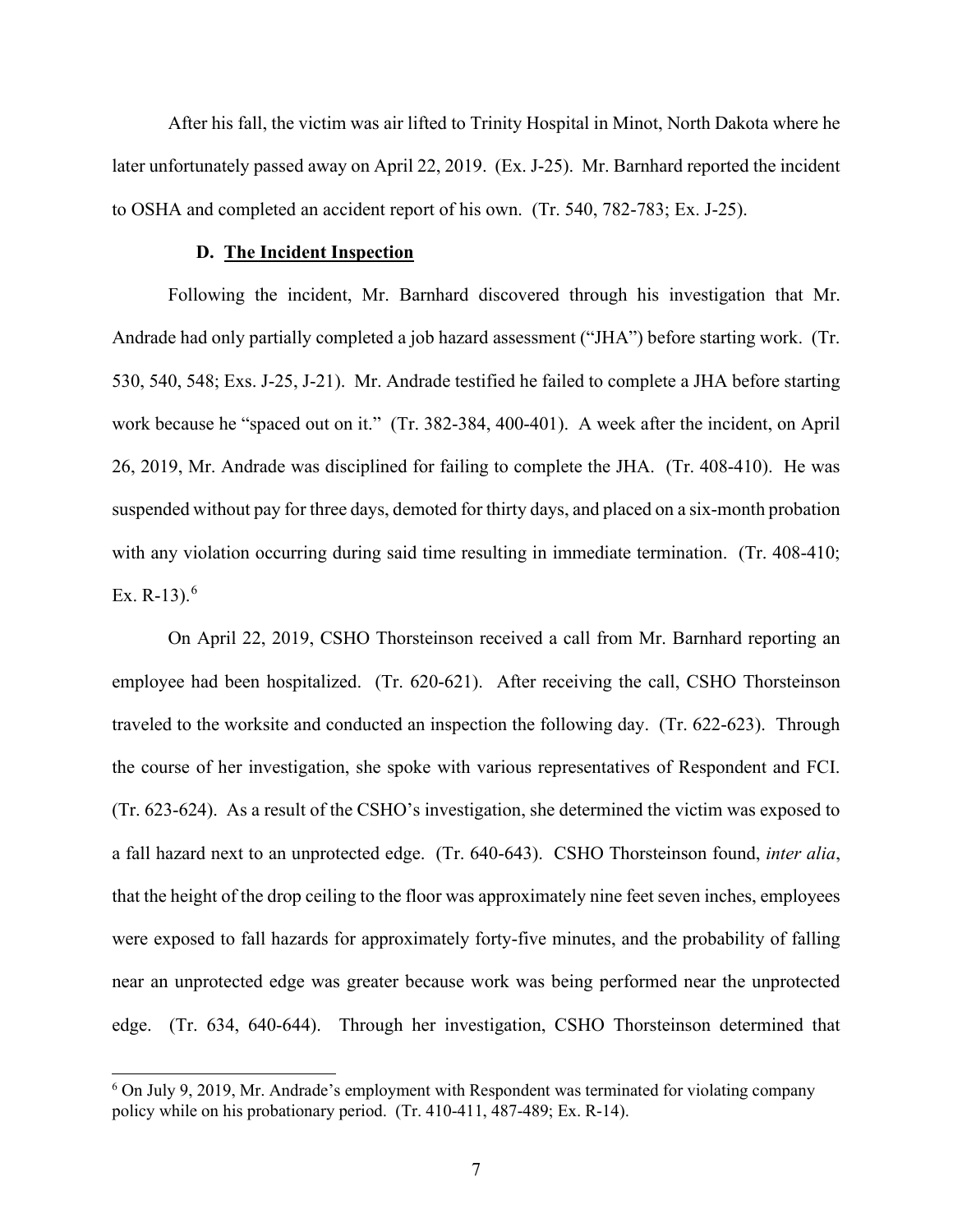Respondent had violated the requirements covered under 29 C.F.R Part 1910 and recommended OSHA issue a citation. (Tr. 635-636).

# **IV. Discussion**

# **A. Law Applicable to Alleged Violations**

 In order to establish a violation of a safety standard under the Act, in this case 29 C.F.R.  $\S 1910.28(b)(1)(i)$  or in the alternative 29 C.F.R.  $\S 1926.501(b)(1)$ , Complainant must prove by a preponderance of the evidence: (1) the cited standard applies; (2) the employer failed to comply with the terms of that standard; (3) employees had access to the hazardous condition covered by the standard; and (4) the employer knew, or with the exercise of reasonable diligence could have known, of the violative condition. *Atlantic Battery Co.*, 16 BNA OSHC 2131, 2138 (No. 90-1747, 1994); *Ormet Corp.*, 14 BNA OSHC 2134 (No. 85-531, 1991) (citation omitted); *Sal Masonry Contractors, Inc.*, 15 BNA OSHC 1609 (No. 87-2007, 1992) (citation omitted).

The Secretary has the burden of establishing each element by a preponderance of the evidence. *See Hartford Roofing Co.*, 17 BNA OSHC 1361 (No. 92-3855, 1995). "Preponderance of the evidence" has been defined as:

The greater weight of the evidence, not necessarily established by the greater number of witnesses testifying to a fact *but by evidence that has the most convincing force*; superior evidentiary weight that, though not sufficient to free the mind wholly from all reasonable doubt, is still sufficient to incline a fair and impartial mind to one side of the issue rather than the other.

Black's Law Dictionary, "Preponderance of the Evidence" (10th ed. 2014) (emphasis added).

# **1. Citation 1, Item 1**

Complainant alleged a serious violation of the Act in Citation 1, Item 1 as follows: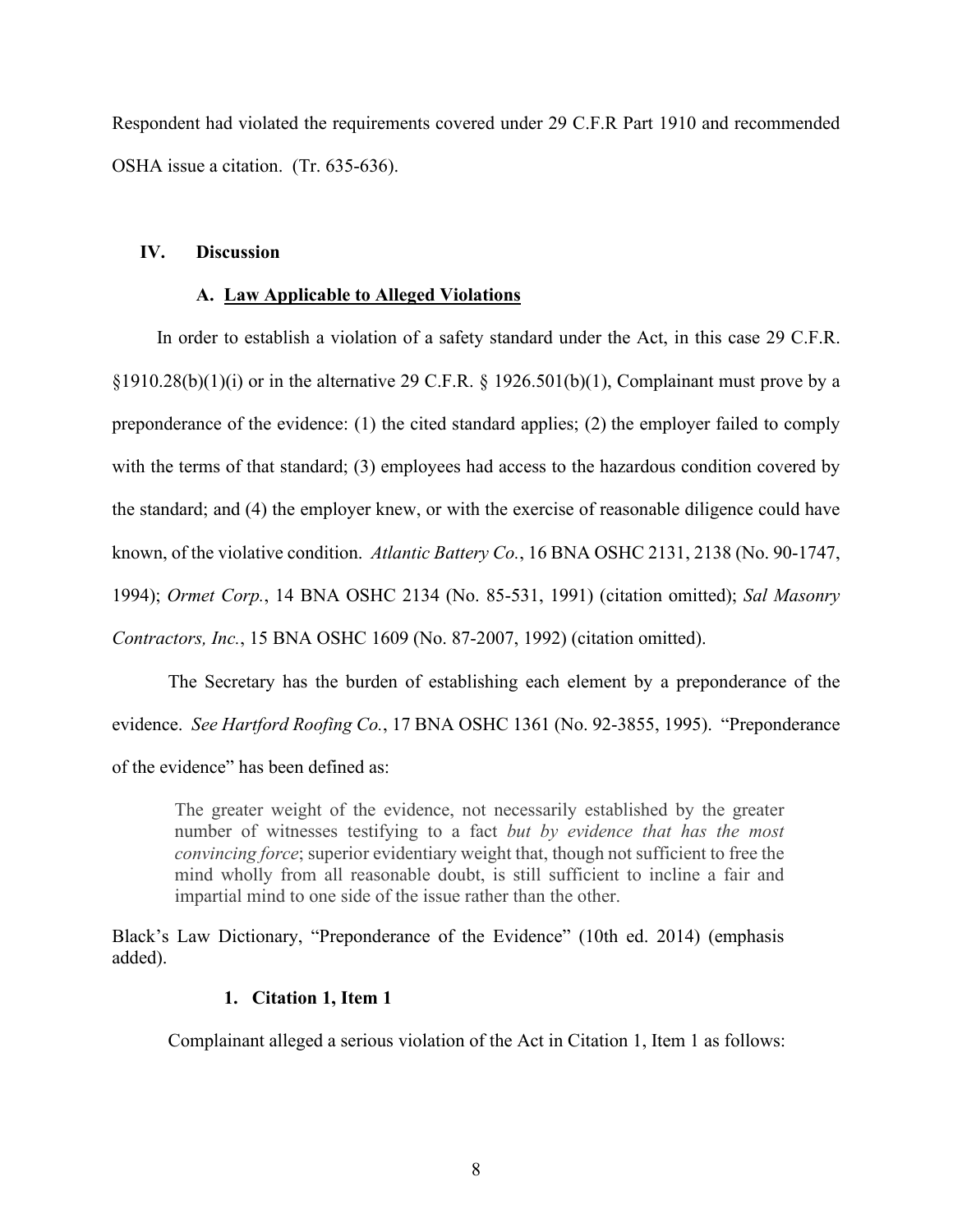29 CFR 1910.28 $(b)(1)(i)$ : The employer did not ensure that each employee on a walking-working surface with an unprotected side or edge that is 4 feet (1.2 m) or more above a lower level was protected from falling:

 On April 19, 2019, and at times prior for employees exposed to a 10 foot fall hazard through a drop ceiling while insulating pipes next to an unprotected edge at 605 Fourth Avenue SE in Crosby, North Dakota.

*See* Citation.

In the alternative, pursuant to this Court's Order granting leave to amend the complaint and citation, Complainant alleges a serious violation of 29 C.F.R. §  $1926.501(b)(1)$ :

29 CFR 1926.501(b)(1): The employer did not ensure that each employee on a walking/working surface with an unprotected side or edge which was 6 feet (1.8 m) or more above a lower level was protected from falling by the use of guardrail systems, safety net systems, or personal fall arrest systems.

## a. The Standard Applies

Under Commission precedent, "the focus of the Secretary's burden of proving that the cited standard applies pertains to the cited conditions, not the particular cited employer." *Ryder Transp. Servs.*, 24 BNA OSHC 2061, 2064 (No. 10-0551, 2014) (concluding "that the Secretary has failed to establish that the cited general industry standard applies to the working conditions here"); *KS Energy Servs., Inc.,* 22 BNA OSHC 1261, 1267 (No. 06-1416, 2008) (finding "the cited ... provision was applicable to the conditions in KS Energy's traffic control zone"), *aff'd*, 701 F.3d 367 (7th Cir. 2012); *Active Oil Serv., Inc.,* 21 BNA OSHC 1092, 1094 (No. 00-0482, 2005) (finding "that the confined space standard applies to the cited conditions" because "the vault was a confined space"); *Arcon, Inc.,* 20 BNA OSHC 1760, 1763 (No. 99-1707, 2004) ("In order to establish a violation, the Secretary must show that the standards applied to the cited conditions.")

The amended citation alleges that Respondent violated a general industry standard, or in the alternative, a construction standard. Determining whether an activity is construction or maintenance requires consideration of whether a structure is altered, the project's scale and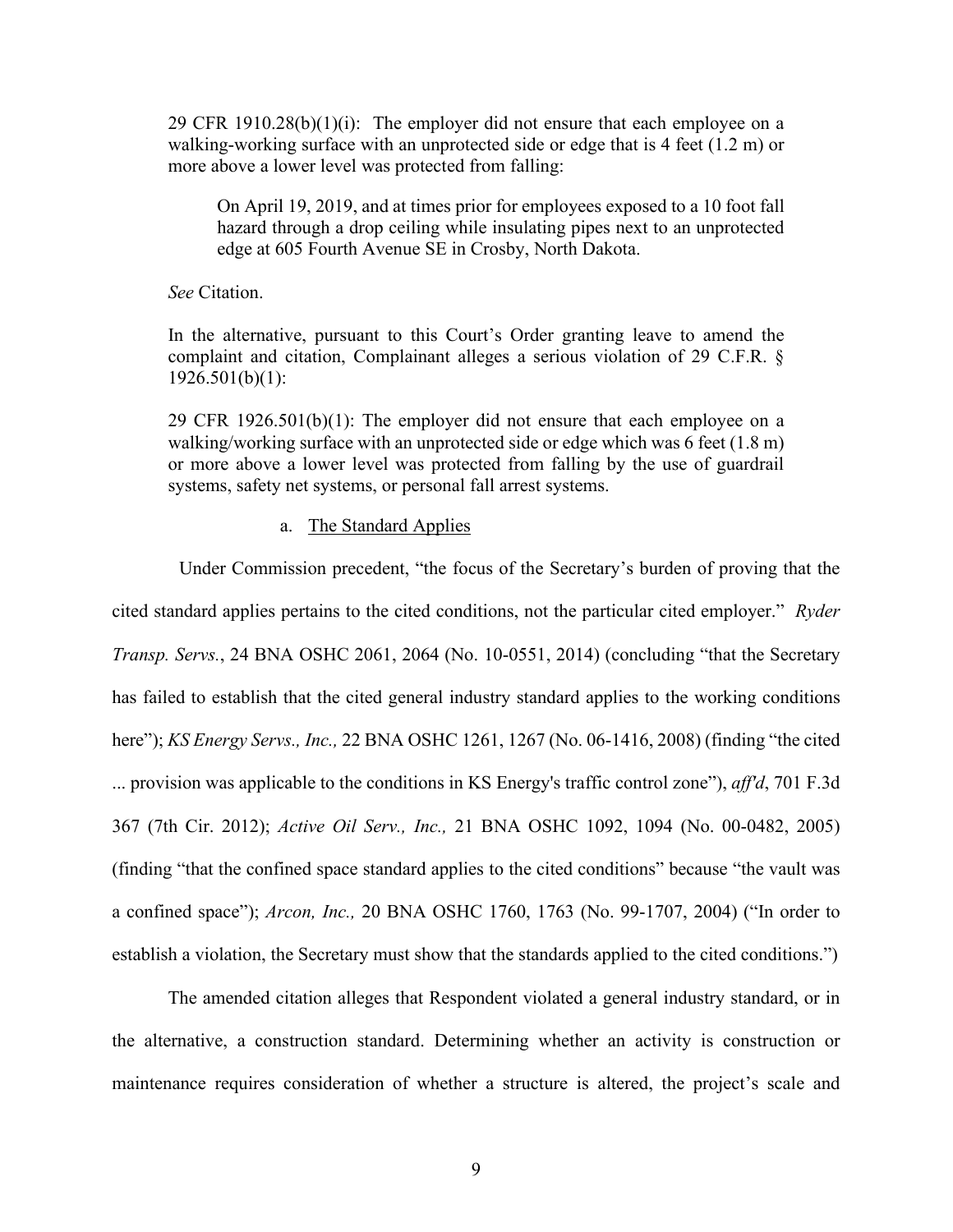complexity, and whether it is a routine activity. *See Brand Energy Sols. LLC*, 25 BNA OSHC 1386 (No. 09-1048, 2015). Pursuant to 29 C.F.R. § 1910.5(c)(1), if a more specific standard exists that is applicable to a "condition, practice, means, method, operation, or process," such as a construction standard, the more specific standard applies over the general.

 Respondent is a construction company that was performing repair insulation work when the violation occurred. (Tr. 48, 89, 599, 818; Exs. J-14, J-25). Therefore, the repair work Respondent performed would fall under the purview of Part 1926, Subpart M, Section 501 – Duty to Have Fall Protection. Any hazards involving construction work repair and fall protection would fall within the scope of the aforementioned Subpart including its relevant sections.

Construction standards apply "to every employment and place of employment of every employee engaged in construction work." 29 C.F.R. § 1910.12(a). Construction work is defined as "work for construction, alteration, **and/or repair**, including painting and decorating." 29 C.F.R. § 1910.12(b). Because the work at the school was repair work, it fell under OSHA's definition of "construction work," which means the construction standards applied, not the general industry standards. The Court finds 29 C.F.R. § 1926.501(b)(1) applies and consequently 29 C.F.R. § 1910.28(b)(1)(i) does not.

### b. The Standard was Violated*.*

 Respondent does not dispute that the cited standard applies to this case and was violated. (*See* Resp't Br. at 13-14).

Here, the cited standard required Respondent to ensure that each of its employees on a walking/working surface with an unprotected side or edge, 6 feet or more above a lower level, was protected from falling by the use of a guardrail systems, safety net systems, or personal fall arrest systems. *See* 29 C.F.R. § 1926.501(b)(1). The record reveals that Respondent violated the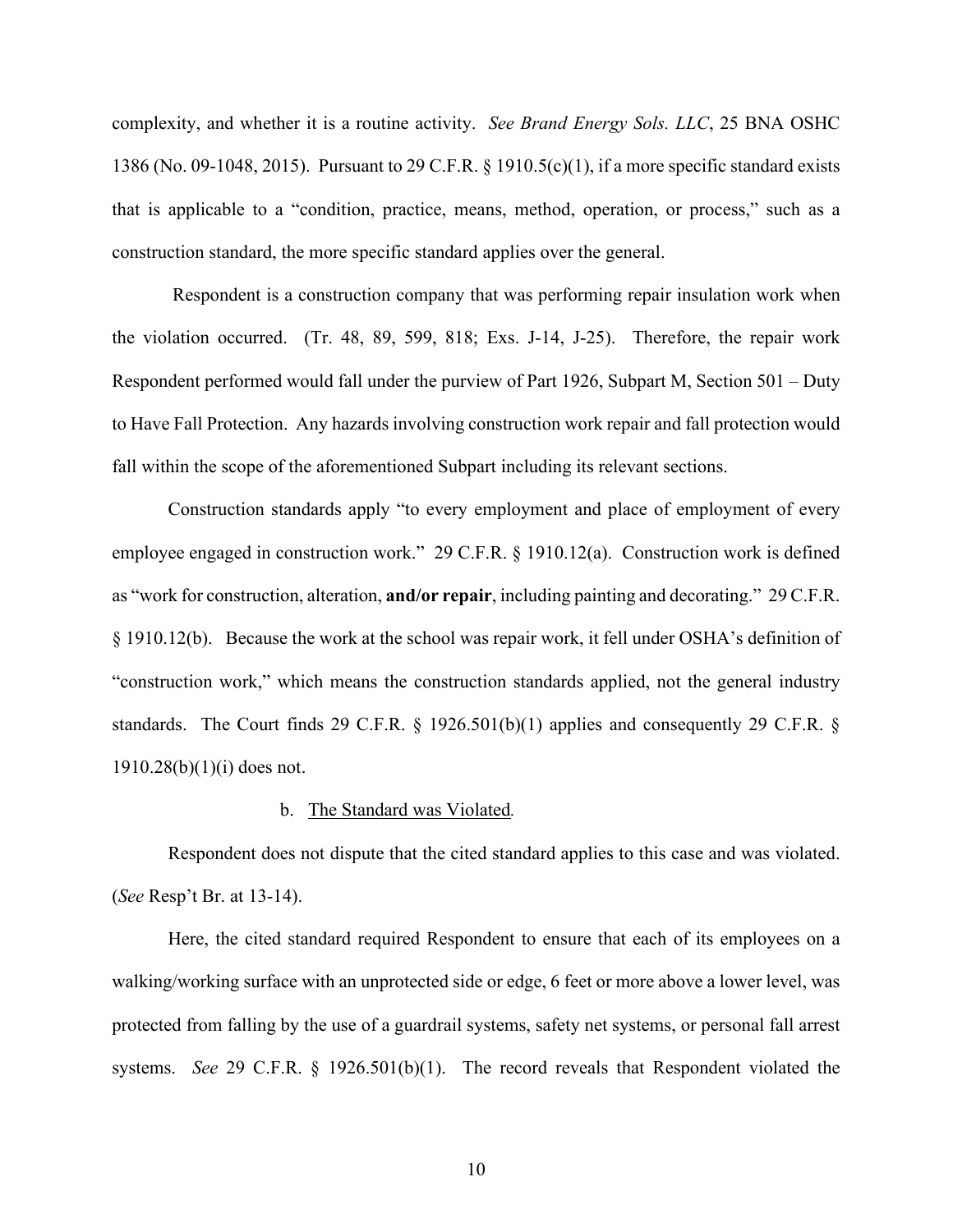standard by failing to use any fall protection system to protect its employees from falling off the mezzanine's unprotected edge to the hallway floor which was at least nine feet below. (Tr. 634, 640-644; Ex. J-25).

Accordingly, in light of the abovementioned, this Court finds Respondent violated the terms of the standard.

## c. Employees were Exposed to a Hazardous Condition.

 "The Secretary always bears the burden of proving employee exposure to the violative conditions." *Fabricated Metal Products, Inc.*, 18 BNA OSHC 1072, 1074 (No. 93-1853, 1997) (citations and footnotes omitted). The Commission's longstanding test for hazard exposure requires the Secretary to "show that it is reasonably predictable either by operational necessity or otherwise (including inadvertence), that employees have been, are, or will be in the zone of danger." *Delek Ref., Ltd.*, 25 BNA OSHC 1365, 1376 (No. 08-1386, 2015) (*citing id.*). *See also Rockwell Intl. Corp.*, 9 BNA OSHC 1092 (No. 12470, 1980); *Gilles & Cotting*, 3 BNA OSHC 2002 (No. 504, 1976).<sup>7</sup>

The zone of danger is the "area surrounding the violative condition that presents the danger to employees." *Boh Bros. Constr*. Co., LLC, 24 BNA OSHC 1067, 1085 (No. 09-1072, 2013) (*citing RGM Constr. Co.*, 17 BNA OSHC 1229, 1234 (No. 91-2107, 1995)). The zone of danger is determined by the hazard presented by the violative condition and is normally the area surrounding the violative condition that presents the danger to employees which the standard is

<sup>7</sup> In *Gilles & Cotting, Inc*., the Commission rejected the "actual exposure" test, which required evidence that someone observed the violative conduct, in favor of the concept of "access", which focuses on the possibility of exposure under the conditions. *See Gilles & Cotting, Inc*., 3 BNA OSHC at 2002 (holding "that a rule of access based on reasonable predictability is more likely to further the purposes of the Act than is a rule requiring proof of actual exposure").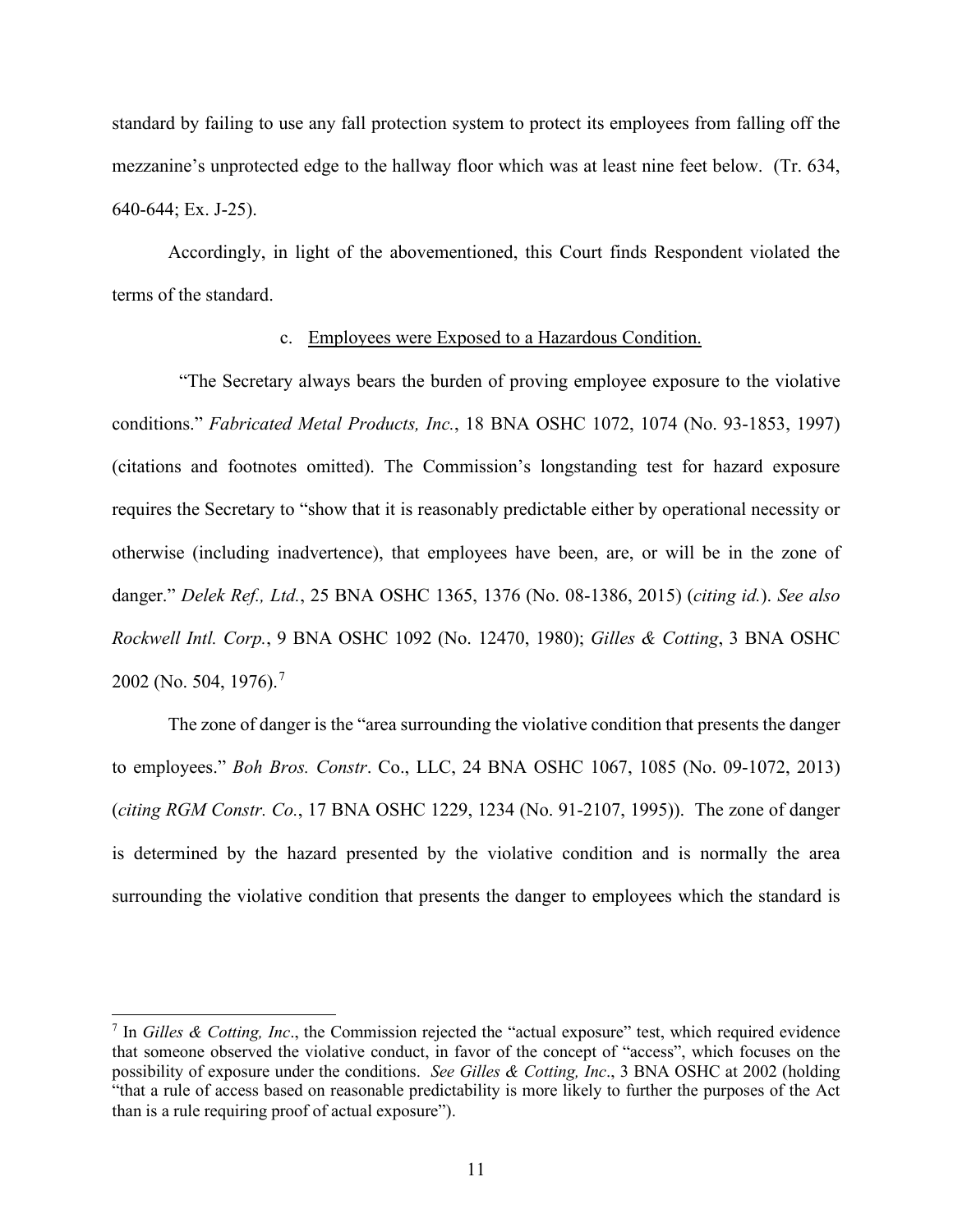intended to prevent. *RGM Construction*, Co., 17 BNA OSHC at 1234; Gilles *& Cotting, Inc*., 3 BNA OSHC at 2003.

Respondent's employees were directly exposed to a hazardous condition when they worked in the mezzanine near an unprotected edge without any fall protection system to protect them from falling to the hallway floor nine feet below. (Tr. 634, 640-644; Ex. J-25). Courts have long held that exposure is met by an employee's mere access to a hazardous situation. *Gilles & Cotting, Inc.*, 3 BNA OSHC 2002, 2003 (No. 504, 1976); *Donovan v. Adams Steel Erection, Inc.*, 766 F.2d 804, 812 (3d Cir. 1985); *S. Hens, Inc. v. Occupational Safety & Health Review Comm'n*, 930 F.3d 667, 681 (5th Cir. 2019). Here it is undisputed, Respondent's employees had access to and entered the mezzanine on April 19, 2019, to perform insulation repair work. (Tr. 634, 640-644; Ex. J-25).

Furthermore, it is undisputed the victim fell from the mezzanine's unprotected edge and died as a result. (Tr. 47-49, 71, 85-87; Exs. J-16, J-25). The victim's actual exposure, in falling from the mezzanine's unprotected edge and passing away from his fall, also establishes exposure. *See S & G Packaging, Co., LLC* (*S&G*), 19 BNA OSHC 1503, 1506 (No. 98-1107, 2001) (injuries establish actual exposure to the violative condition). As such, this Court finds that the victim was an exposed employee.

#### d. Knowledge

Respondent's knowledge of the violation may be established by showing the employer knew, or with reasonable diligence could have known of the violative condition. 29 U.S.C. § 666(k); *Ormet Corp.*, 14 BNA OSHC 2134 (No. 85-531, 1991). When determining whether an employer has been reasonably diligent, the Commission considers "several factors, including the employer's obligation to have adequate work rules and training programs, to adequately supervise employees, to anticipate hazards to which employees may be exposed, and to take measures to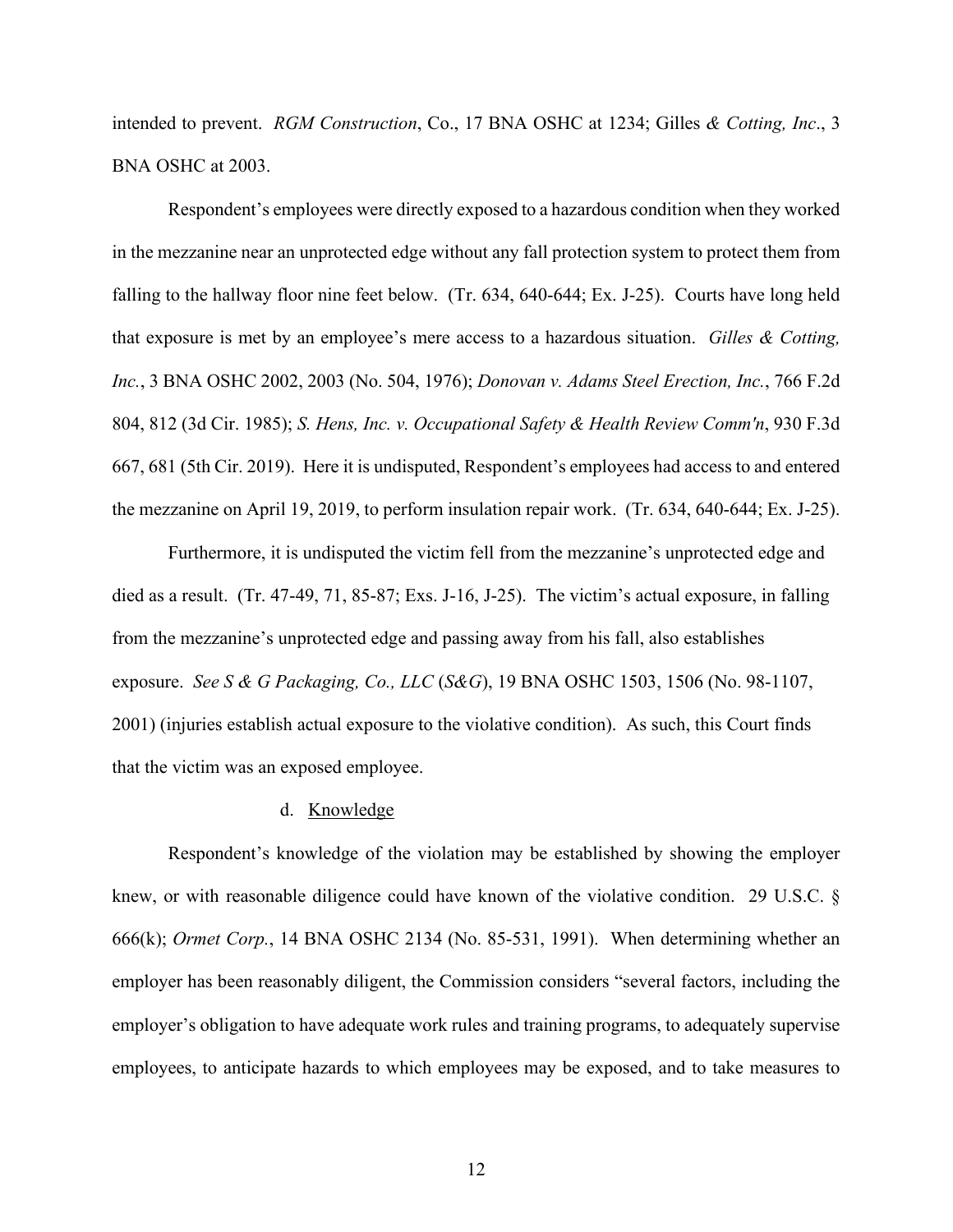prevent the occurrence of violations." *Precision Concrete Constr.*, 19 BNA OSHC 1404 (No. 99- 0707, 2001). An employer's awareness of the violation may be shown through actual or constructive knowledge of said violation. It is not necessary to show the employer knew or understood the condition was hazardous. *Phoenix Roofing, Inc.*, 17 BNA OSHC at 1079-1080 (citations omitted). "[An] employer's duty is to take *reasonably* diligent measures to inspect its worksite and discover hazardous conditions; so long as the employer does so, it is not in violation simply because it has not detected or become aware of every instance of a hazard." *Ragnar Benson, Inc.*, No. 97-1676, 1999 WL 770809, at \*3 (OSHRC Sept. 27, 1999). An employer is not automatically aware of a hazard in plain view, especially if not observed by a supervisory employee. *Cranesville Block Co., Inc./Clark Division*, Nos. 08-0316 & 08-0317, 2012 WL 2365498, at \*10 (OSHRC June 12, 2012).

The Secretary contends that Respondent failed to exercise reasonable diligence to discover and to prevent fall hazards and that Respondent therefore had constructive knowledge of the violative condition. According to the Secretary, Respondent did not have work rules designed to prevent the violation at issue, as its fall protection rules were insufficient with respect to preventing the cited violation. (Sec'y Br. at 12-15). The Secretary further argues that Respondent had failed to effectively communicate any works rules or effectively and consistently enforce said rules. (Sec'y Br. at 15-21). Additionally, the Secretary contends that Mr. Andrade's involvement and inactions at the worksite provide strong evidence of Respondent's ineffective safety program and lax disciplinary policies. (Sec'y Br. at 17-21). Further, the Secretary makes the argument that Mr. Alexander's and Mr. Andrade's knowledge of the hazard should be imputed to Respondent. (Tr. 638-639). The Secretary claims that Mr. Alexander had knowledge of the hazard because "it is his job to look for hazards on the job site" and that he "failed to make sure all edges of the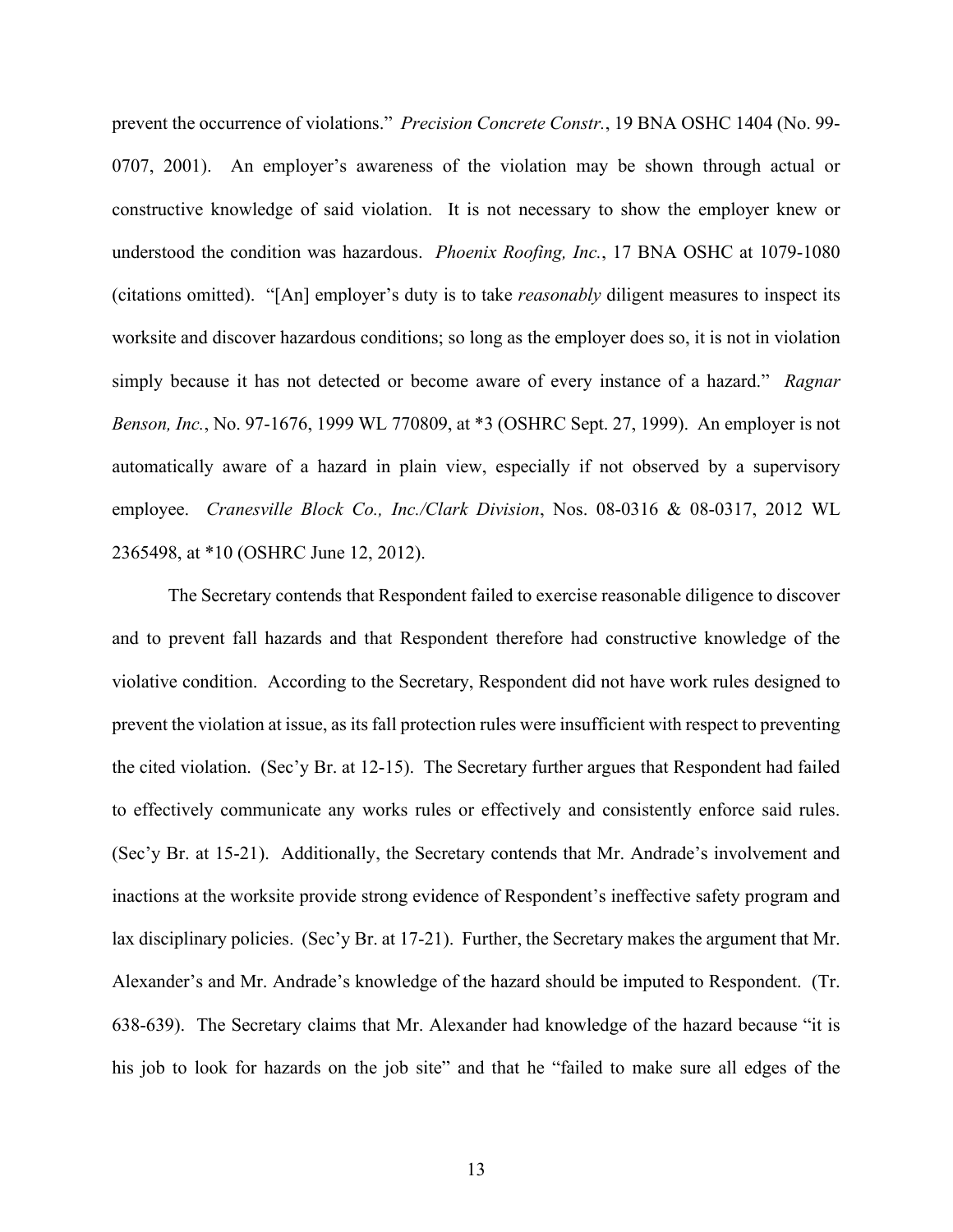mezzanine were safe while knowing the mezzanine was elevated." (Tr. 638-639; Ex. J-27). The Secretary additionally argues that Mr. Andrade had knowledge of the hazard because "[h]e noticed the edge of the mezzanine on the right side posed a fall hazard," but did not stop to get fall protection, or see if the opposite side posed "the same hazard." (Tr. 638-639; Ex. J-27).

In support of Respondent's employee misconduct affirmative defense, Respondent claims that it met the reasonable diligence factors through Respondent's safety program, maintaining adequate work rules, adequately training employees on the work rules, effectively discovering violations of the work rules, and effectively enforcing those rules. (Resp't Br. at 19-30).

The credible record evidence reveals that Respondent did not have actual or constructive knowledge of the hazardous condition of the victim working from the mezzanine's unprotected edge without fall protection. (Tr. 47-49, 71, 85-87; Exs. J-16, J-25).

The Court first addresses whether Mr. Andrade is a supervisor whose knowledge can be imputed to Respondent. Although Mr. Andrade testified that he did not believe he was acting as a supervisor or foreman at the worksite, he was responsible for many typical foreman duties, including properly completing a JHA form and directing other employees to which work needed to be completed. (Tr. 280-284, 288, 383; Exs. C-6, J-9). Mr. Andrade testified that he became a foreman for Respondent in 2018 well before the date of the incident. (Tr. 256). Mr. Andrade further testified that he had been the victim's foreman on prior jobs to the job at the worksite. (Tr. 379-380). Further, Mr. Andrade was routinely given oversight of other employees and would conduct safety training and toolbox talks with them. (Tr. 379-386). A preponderance of the evidence establishes that Mr. Andrade was responsible for the work being completed at the worksite. An employee who has been delegated authority over another employee, even if only temporarily, is considered to be a supervisor for purposes of imputing knowledge to an employer.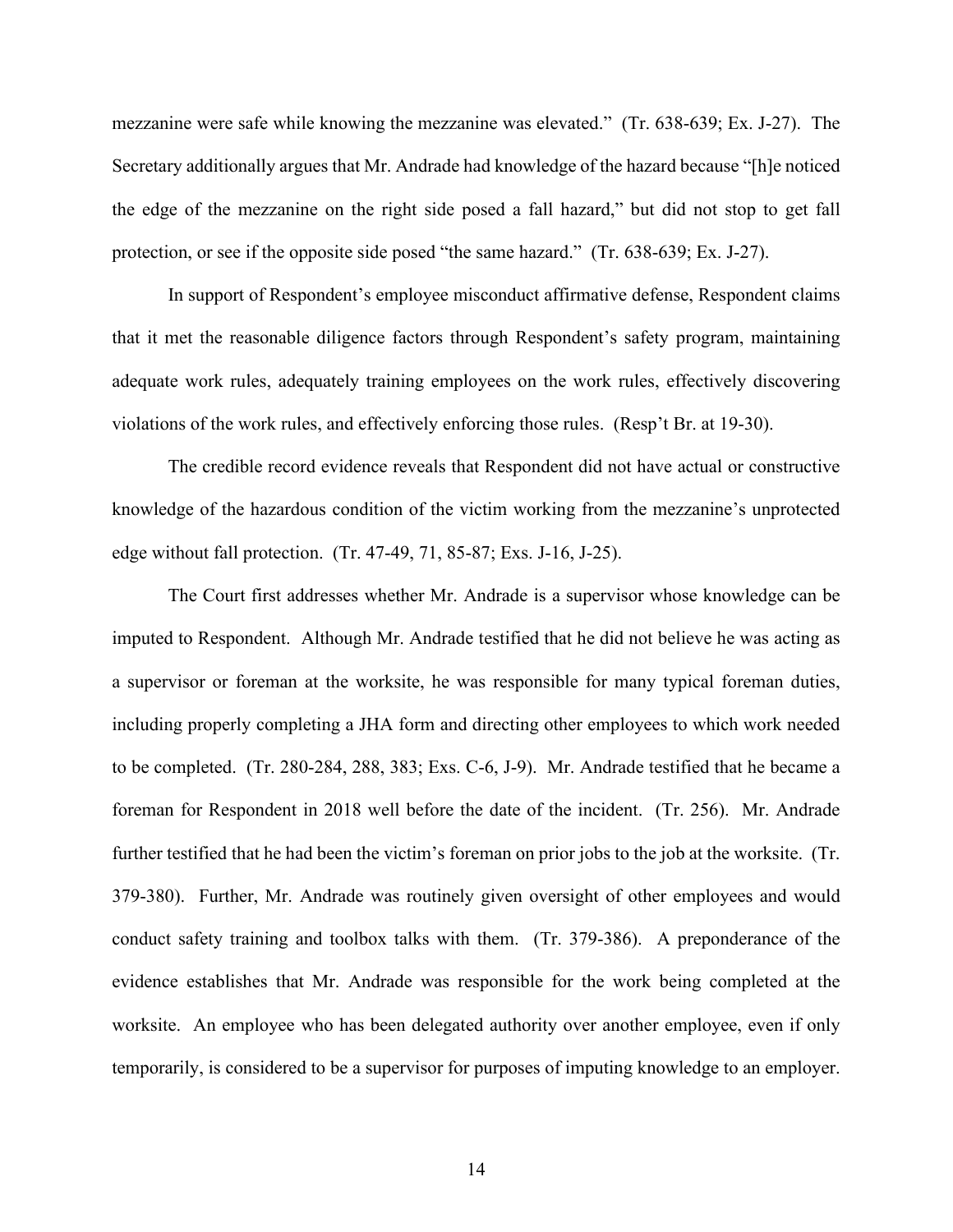*American Engineering & Development Corp*., 23 BNA OSHC 2093, 2012 (No. 10-0359, 2012); *Diamond Installations, Inc*., 21 BNA OSHC 1688 (Nos. 02-2080 & 02-2081, 2006); *Tampa Shipyards, Inc.,* 15 BNA OSHC 1533 (Nos. 86-360 and 86-469, 1992). Mr. Andrade as foreman had authority over [redacted] and the victim, and as such is a supervisor for purposes of imputing knowledge to Respondent.

According to the Commission, where a complainant shows that a supervisor<sup>8</sup> had actual knowledge of the violation, "such knowledge is generally imputed to the employer." *ComTran,*  722 F.3d at 1307–08. *See also Am. Eng'g & Dev. Corp.*, 23 BNA OSHC 2093, 2095 (No. 10- 0359, 2012) quoting *Access Equip. Sys.*, 21 BNA OSHC 1400, 1401 (No. 03-1351, 2006) and *Regina Constr. Co.*, 15 BNA OSHC 1044, 1046 (No. 87-1309, 1991).

However, neither Mr. Andrade nor Mr. Alexander had knowledge of the hazard which could be imputed to Respondent. The Secretary failed to provide evidence that the hazard existed when Mr. Alexander conducted his walkthrough before the incident. The record shows that Mr. Alexander spent about five minutes on the mezzanine and did not identify a clear hazard. (Tr. 62- 63, 100). Similarly, Mr. Andrade did not identify a clear hazard while working at the worksite or when he observed where the victim was working. (Tr. 288, 314-315, 319-321, 331).

While the Secretary has alluded to the establishment of constructive knowledge through Mr. Andrade's failure to complete a JHA, this is mere speculation. (Resp't Br. at 16-17, 20). The

<sup>&</sup>lt;sup>8</sup> It is well settled an employee who has been delegated authority over other employees, even if only temporarily, is considered to be a supervisor for the purposes of imputing knowledge to an employer. *Access Equipment Systems. Inc*., 18 BNA OSHC 1718, 1726 (No. 95-1449, 1999) (employee who was "in charge of" or "the lead person for" one or two employees who erected scaffolds can be considered a supervisor). The Commission has long held it is the substance of the delegation of authority not the formal title of the employee having the authority. *Dover Elevator Co*., 16 BNA OSHC 1281 (No. 91-862, 1993). *See Diamond Installations*, 21 BNA OSHC 1688 (No. 02-2080, 2066 (permitting imputation of knowledge based on temporary delegation). A person not having the authority to hire or fire, such power is not "sine qua non" of supervisory status*. Rawson Contractors, Inc*., 20 BNA OSHC 1078, 1080 (No. 99-0018, 2003).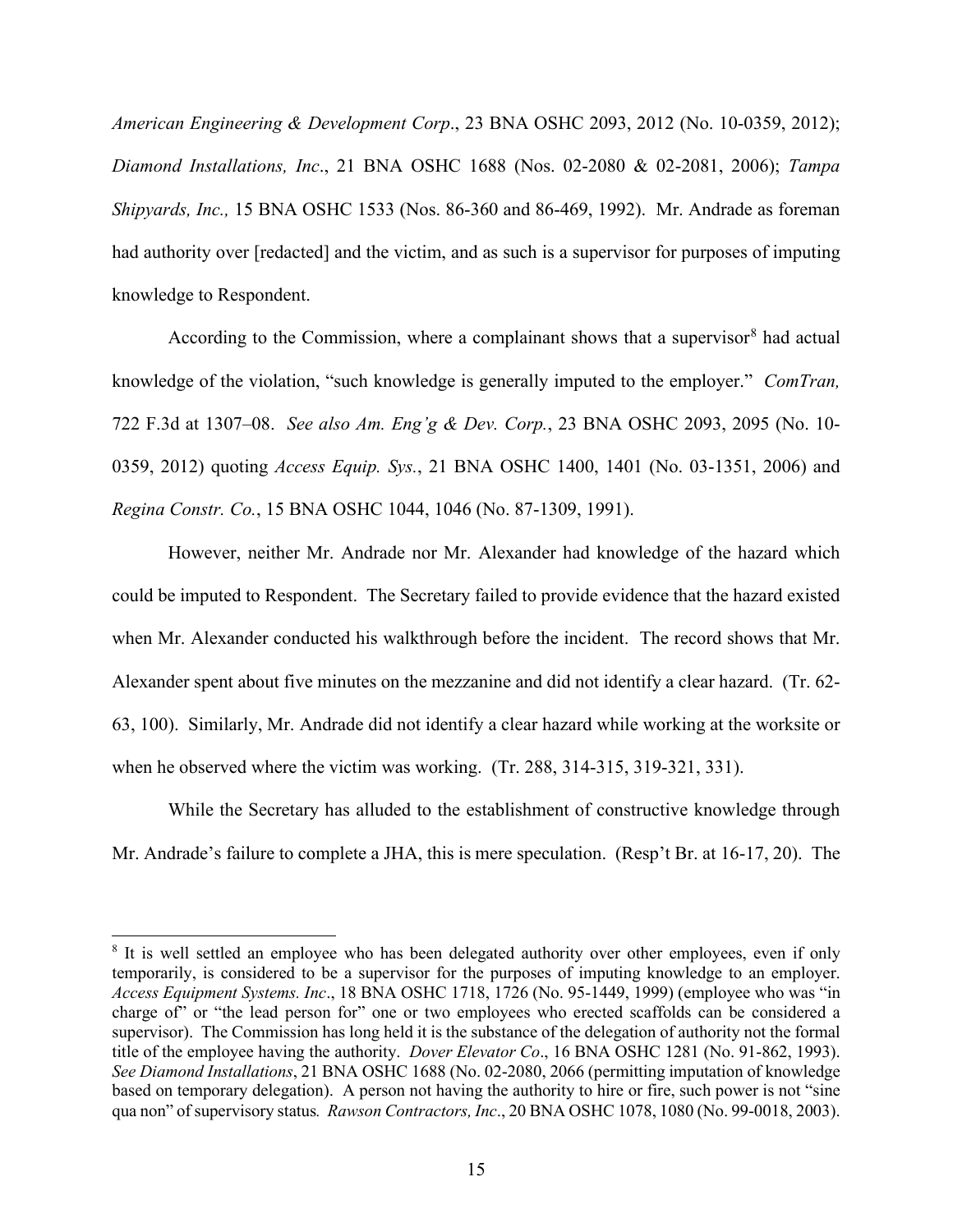record reveals that Mr. Andrade directed [redacted] and the victim on the repair work that needed to be completed based on pictures Mr. Alexander had provided. (Tr. 288; Ex. J-9). Only the insulation repair work depicted in the pictures was to be completed. (Tr. 288). However, the area that the victim fell from had no scheduled work to be performed and was 20 feet away, and partially barricaded by pipes, from the work he was instructed to complete. (Tr. 220-221, 226, 288; Exs. J-9, J-17). Mr. Andrade testified he did not direct the victim to work in the fall area because there was no work to be completed there. (Tr. 288). The Secretary has not proven that Respondent failed to take reasonably diligent measures to inspect the worksite and certainly has not established that Respondent would have discovered the fall hazard through reasonable diligence in an area that Respondent never intended or anticipated performing work in.

## e. Unpreventable Supervisory Misconduct

Under the Act, Respondent raises the affirmative defense of unpreventable employee misconduct in its Answer and Post Hearing Brief. (Resp't Br. 19-30). The burden is on Respondent to prove the elements of this affirmative defense. To establish the affirmative defense of unpreventable employee misconduct, in cases that do not involve supervisor misconduct, the employer must prove that it " $[(1)]$  has established work rules designed to prevent the violation  $[$ ; (2)] has adequately communicated these rules to its employees [; (3)] has taken steps to discover violations and [; (4)] has effectively enforced the rules when violations have been discovered." *Western World, Inc. v. Sec'y of Labor,* 604 F. App'x 188, 191 (3d Cir. 2015) (unpublished), quoting *PP&L,* 737 F.2d at 358 (emphasis omitted) (quoting *Marson Corp*., 10 BNA OSHC 1660 (No. 78-3491, 1982). "When the alleged misconduct is that of a supervisory employee, the employer must ... establish that it took all feasible steps to prevent the accident, including adequate ... supervision of its [supervisory] employee." *See Archer- Western Contractors, Ltd.*, 15 BNA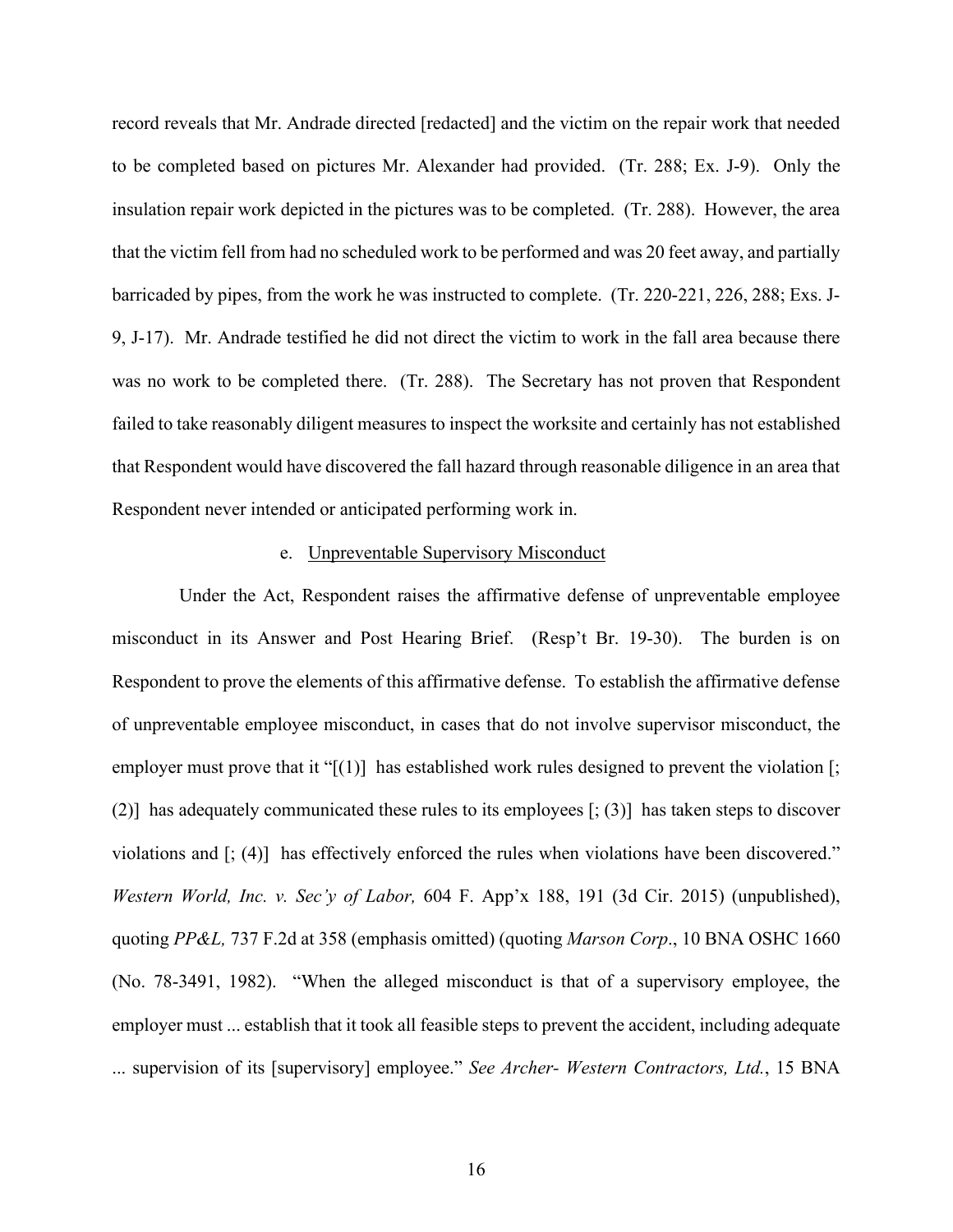OSHC 1013 (No. 87-1067, 1991), *aff'd Archer-W. Contractors, Ltd. v. Occupational Safety & Health Rev. Comm'n*, 978 F.2d 744 (D.C. Cir. 1992) (unpublished) (citations omitted). When an employer's unpreventable employee misconduct defense involves a supervisor, the "employer is excused from responsibility for acts of its supervisory employees only if it shows that the acts were contrary to a consistently enforced company policy, that the supervisors were adequately trained in safety matters, and that reasonable steps were taken to discover safety violations committed by its supervisors." *W. Waterproofing Co. v. Marshall*, 576 F.2d 139, 144 (8th Cir. 1978) (citations omitted).

The factors illustrating Respondent's lack of constructive knowledge of the worksite hazardous condition also support Respondent's unpreventable employee misconduct defense. *Burford's Tree, Inc*., 22 BNA OSHC 1948, 1951-52 (No. 07-1899, 2010) (the factors for evaluating constructive knowledge are the same factors for evaluating the unpreventable employee misconduct defense), *aff'd*, 413 F. App'x 222 (11th Cir. 2011) (unpublished).

The Secretary argues that Respondent cannot prove unpreventable supervisory misconduct because Mr. Andrade's failure to complete a JHA on the day of the accident, and the resulting violation and accident were foreseeable. (Sec'y Br. at 27). Further, the Secretary argues that Respondent did not adequately communicate or enforce its work rules and safety programs. (Sec'y Br. at 27-28).

Respondent argues that all of the elements of the defense are established, as it maintained adequate work rules, adequately trained employees on the work rules, had effective means of discovering violations of the work rules, and had effective enforcement of those rules. (Resp't Br. at 20-30).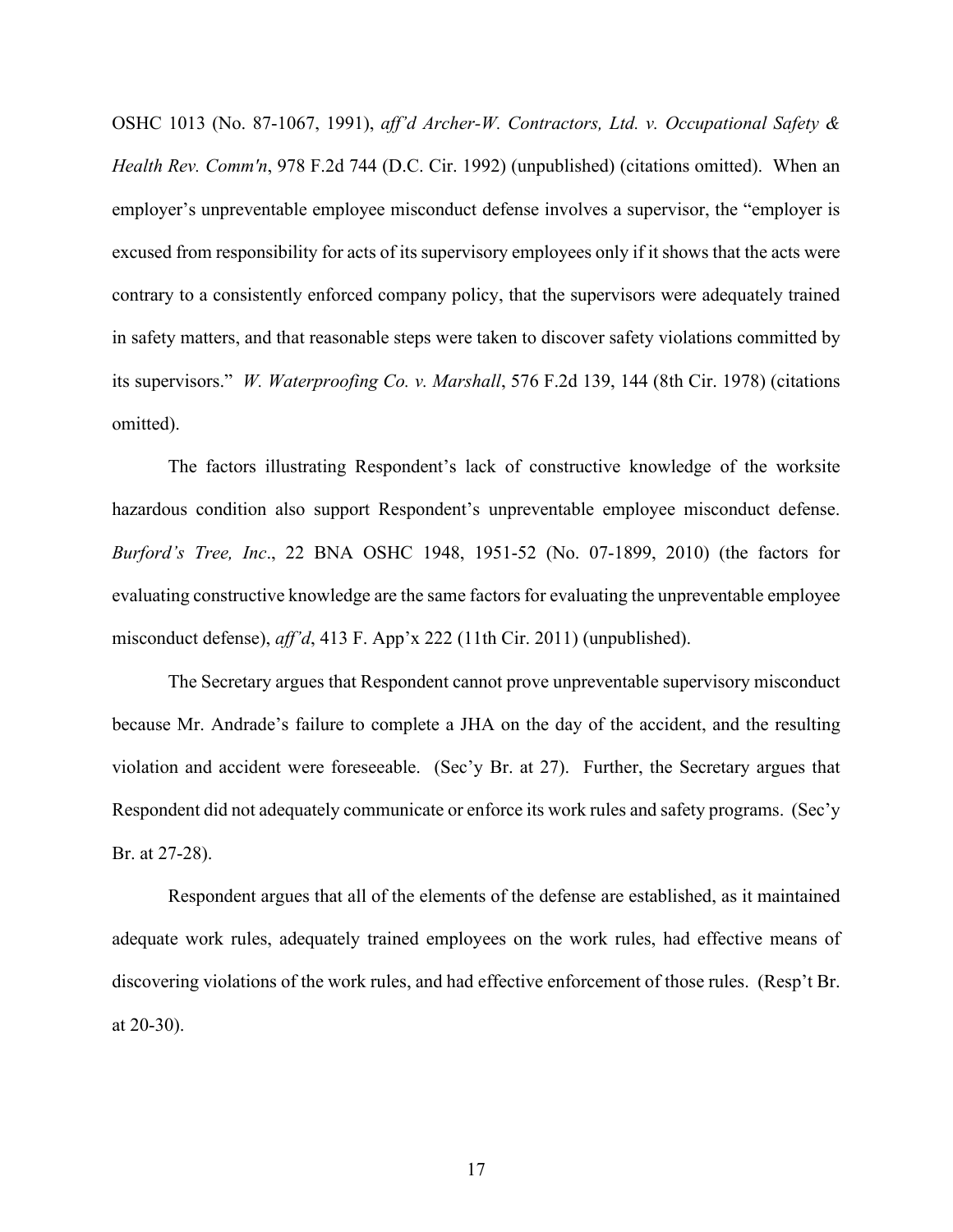### *i. Work Rules*

The record reveals that Respondent had a good safety program that was effectively communicated to its employees that specifically required the use of fall protection for employees working at or above heights of six feet. (Ex. J-2). Work rules are included in various safety policies distributed and available to employees, such as Respondent's: (1) Safety Handbook; (2) Employee Handbook; (3) Workplace Accident and Injury Reduction Act ("AWAIR") Program; (4) Risk and Hazard Assessment Program; and (5) Safety Manual. (Exs. J-2, J-13, J-14, J-15, R-8). Many of Respondent's toolbox talks, employee orientation tests, and other handouts also provide the framework for Respondent's safety and policy objectives. (*See* Exs. R-1; R-17).

An employer's work rule must be clear enough to eliminate employee exposure to the hazard covered by the standard, and thus it "must be 'designed to prevent the cited violation.'" *Beta Construction*, 16 O.S.H. Cas. (BNA) 1435 (O.S.H.R.C.), 1993 O.S.H.D. (CCH) P 30239, 1993 WL 406468 at \*10 (O.S.H.R.C. 1993). "Generally speaking, the work rule must be sufficiently precise to implement the requirements of the standard or be functionally equivalent to it." *Id*. Here, Respondent's Safety Handbook includes specific fall protection rules. (Ex. J-2). Respondent's Handbook instructs employees that fall protection is required "as a minimum… [w]hen working higher than six feet up on a platform or other support." (Ex. J-2 at 59). Respondent's employees are instructed on the need to wear fall protection "[w]hen working adjacent to an unguarded floor opening… Floor openings should be covered or barricaded and marked." (Ex. J-2 at 59). Additionally, Respondent's Safety Manual specifically includes fall protection guidance and safety concerns when working around unprotected sides and edges. (Ex. J-13 at 6362-6370). Further, the Safety Manual's Fall Protection Program requires employees to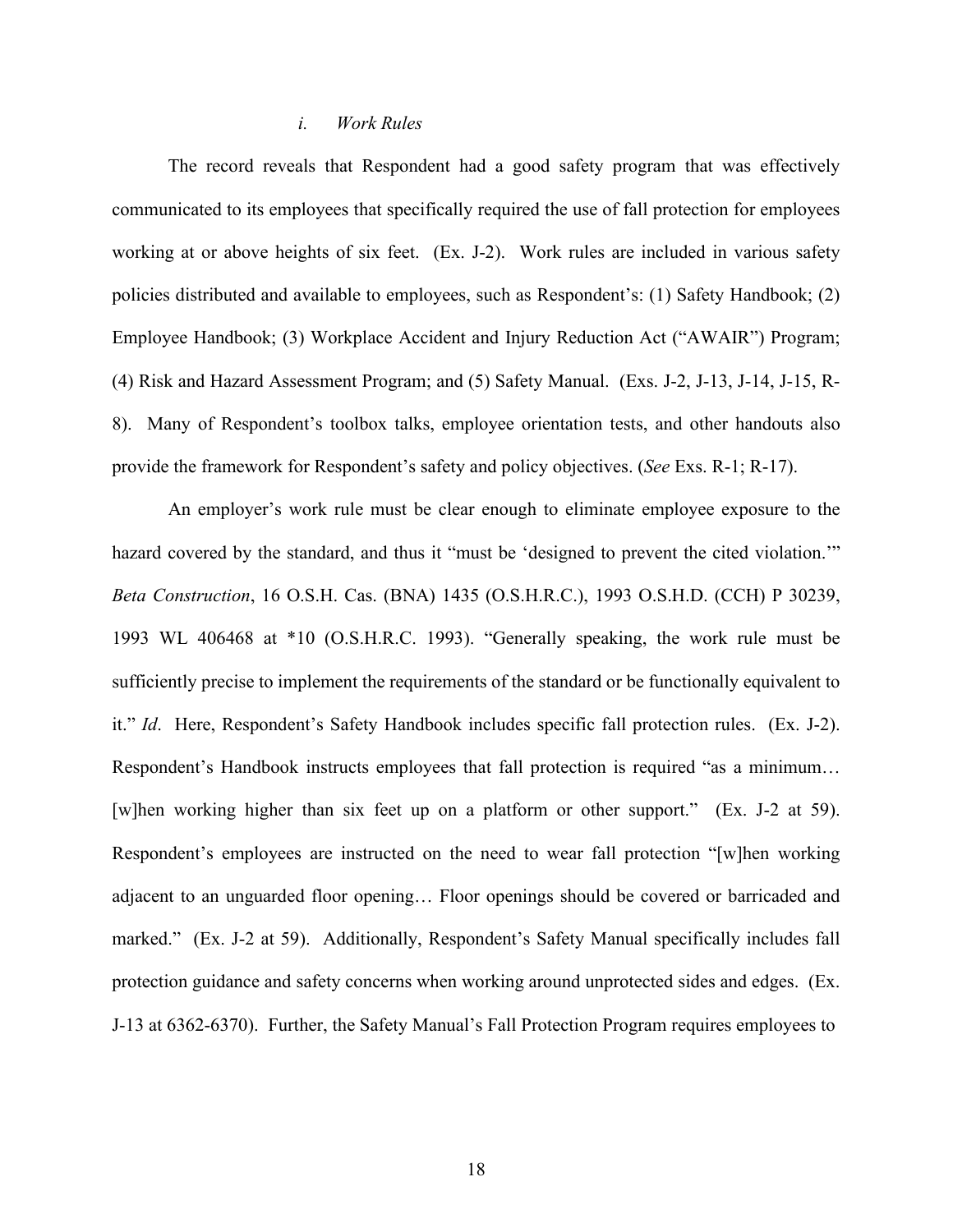use guardrails and barricade warning tape, along with fall protection, while working near unprotected sides and edges. *Id*.

This Court finds that Respondent had adequate work rules which specifically address and are intended to prevent the violation in this case.

### *ii. Communication*

 Respondent communicated its rules concerning fall protection to its employees in various ways. Respondent's orientation video, which is shown to all employees, discusses fall protection and Respondent's corresponding work rules. (Tr. 156-157, 715-716; Ex. J-3). Not only is fall protection gear explained to employees through video, but Respondent specifically provides employees with fall protection equipment and training itself. (Tr. 168-169, 716-720; Ex. J-3). Respondent's employees all receive a Safety Handbook, which includes fall protection guidance, and have access to the Safety Manual's fall protection program. (Tr. 147-148, 165-166, 742; Ex. J-13 at 6369-6370). Further, Respondent's employees regularly receive additional fall protection training through toolbox chats, OSHA 10, and OSHA 30 trainings. (Exs. J-12, R-7, R-8 at 6184). Respondent specifically conducted thirty toolbox chats, in the year prior to the incident, where they informed employees on fall protection alone. (Tr. 722-723; Ex. R-17).

 Here, the record shows that Mr. Andrade and the victim were well aware of Respondent's work rules concerning fall protection and unprotected edges. When both employees were hired, they reviewed the safety manual, employee handbook, safety orientation class, and successfully passed the safety test. (Tr. 164-167, 333-338; Exs. J-2, J-3, J-11 J-13, J-14, R-1). Additionally, Mr. Andrade would not only attend many toolbox talks, but would lead them as well. (Tr. 385- 387; Ex. R-7). Further, Mr. Alexander provided the victim with hands-on training, which included direction to tie off any time he would be working 6 feet above the ground or away from a leading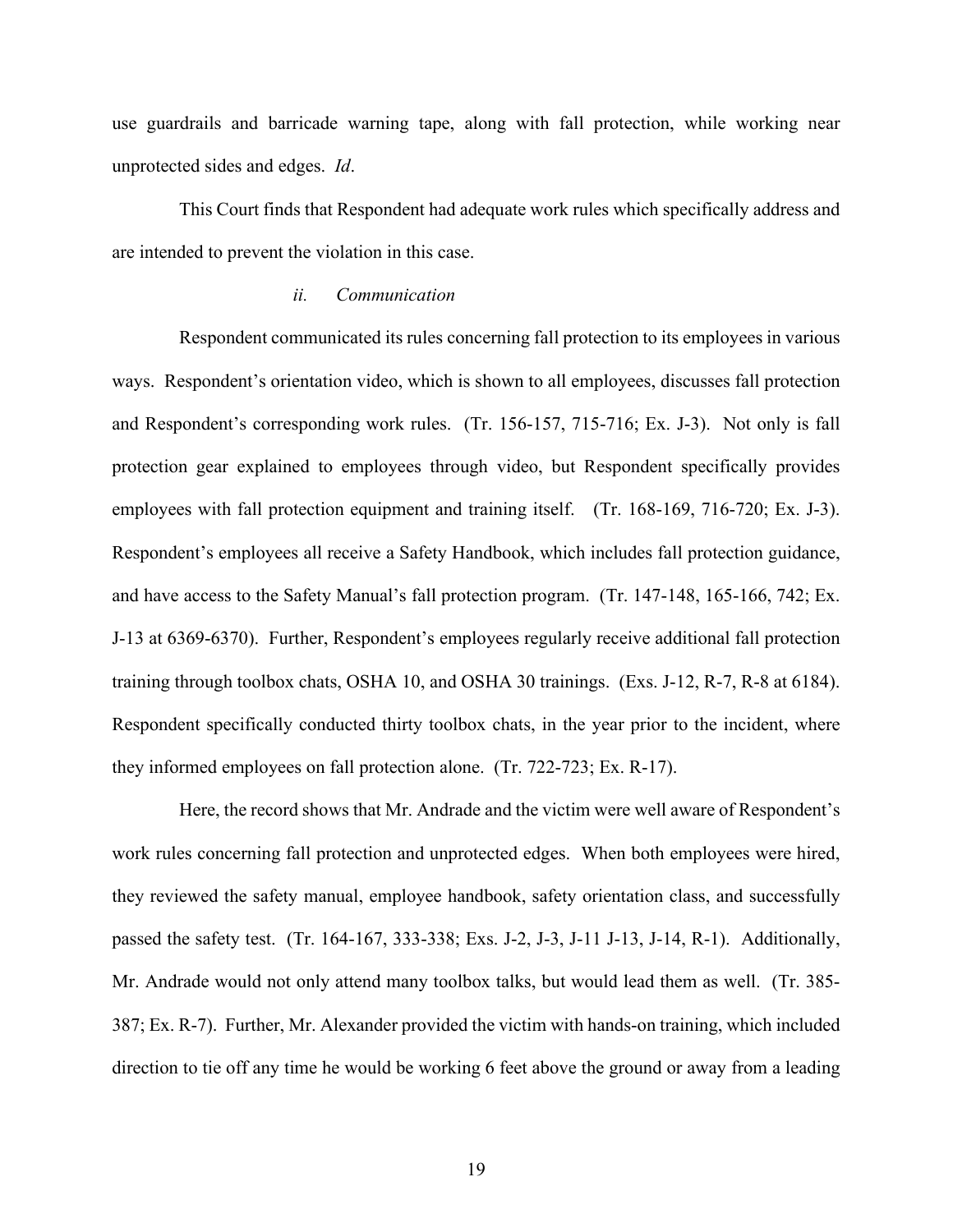edge. (Tr. 164-170; Ex. J-10). Fall protection guidance had actually been communicated to the victim just a few days before the incident. (Tr. 176-178; Ex. J-12).

 As a foreman, Mr. Andrade was also trained on Respondent's requirement to complete JHAs at the beginning of jobs, which included inspecting worksites for potential hazards. (Tr. 383-384). The JHA process specifically references identifying and abating potential fall hazards. (Tr. 720-721; Ex. J-15 at 86-87).

This Court finds Respondent's work rules were effectively communicated to employees.

### *iii. Reasonable Steps to Discover Violations*

 The record shows that Respondent took reasonable steps to discover violations. Respondent employs 6 safety coordinators who conducted jobsite audits, with each coordinator auditing 5 to 8 jobsites per week. (Tr. 464-465, 699-701). The coordinators' duties included reviewing JHAs weekly to ensure accuracy and completeness. (Tr. 129-134; Ex. R-5). Additionally, superintendents, like Mr. Alexander, would visit jobsites at least once per week for safety audits. (Tr. 150-151, 154-155). During these visits, Mr. Alexander would ensure supervisors completed their JHAs before starting work and would take remedial action if they were not complete. (Tr. 159-160, 459-460; Ex. J-14 at 6194-6195). Lastly, Respondent encouraged and incentivized employees to identify safety violations through its "good catch" program. (Tr. 707-708).

#### *iv. Enforcement*

 Respondent took reasonable steps to enforce violations of its work rules. In the year before the accident, the company issued 23 disciplinary write-ups for violations of the fall protection rules and 11 disciplinary write-ups for failure to complete or turn in JHAs. (Tr. 755– 777; Ex. J-28). Respondent also terminated two employees for repeated failure to practice proper